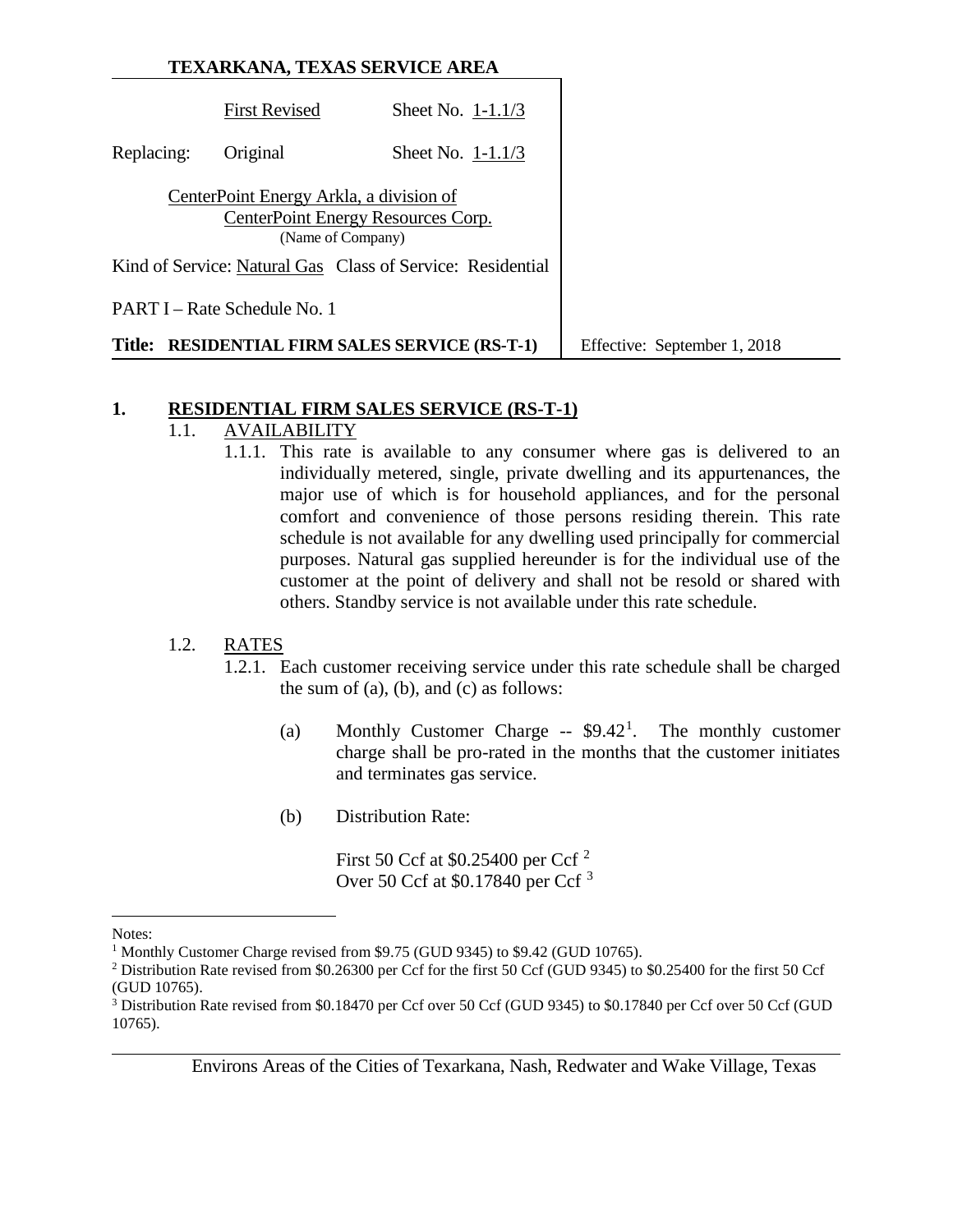|               | TEXARKANA, TEXAS SERVICE AREA                                |                                                            |                              |
|---------------|--------------------------------------------------------------|------------------------------------------------------------|------------------------------|
|               | <b>First Revised</b>                                         | Sheet No. $1-1.2/3$                                        |                              |
| Replacing:    | Original                                                     | Sheet No. $1-1.2/3$                                        |                              |
|               | CenterPoint Energy Arkla, a division of<br>(Name of Company) | CenterPoint Energy Resources Corp.                         |                              |
|               |                                                              | Kind of Service: Natural Gas Class of Service: Residential |                              |
|               | PART I – Rate Schedule No. 1                                 |                                                            |                              |
| <b>Title:</b> |                                                              | <b>RESIDENTIAL FIRM SALES SERVICE (RS-T-1)</b>             | Effective: September 1, 2018 |

(c) Gas Supply Rate - The Gas Supply Rate will be calculated and adjusted periodically as defined in the Company's Gas Supply Rate Rider.

### 1.3. MINIMUM CHARGE

1.3.1. Monthly Customer Charge -- \$9.42[4](#page-1-0) . The monthly customer charge shall be pro-rated in the months that the customer initiates and terminates gas service.

#### 1.4. RIDERS

1.4.1. In addition to the Gas Supply Rate Rider, the following riders are applicable to service under this rate schedule:

| Rider<br>Name | Description                                | Identification on<br><b>Customer Bills</b> |
|---------------|--------------------------------------------|--------------------------------------------|
| WNA-T         | <b>Weather Normalization</b><br>Adjustment | <b>Weather Normalization</b><br>Adjustment |

1.4.2. Service will be rendered under this rate schedule until service is discontinued to customer or the schedule is superseded.

#### 1.5. RULES AND REGULATIONS GOVERNING UTILITY SERVICE 1.5.1. The Commission's Special Rules of Practice and Procedure and Substantive Rules and the Company's Standard Rules and Regulations, as

#### $\overline{a}$ Notes:

<span id="page-1-0"></span><sup>4</sup> Monthly Customer Charge revised from \$9.75 (GUD 9345) to \$9.42 (GUD 10765).

Environs Areas of the Cities of Texarkana, Nash, Redwater and Wake Village, Texas